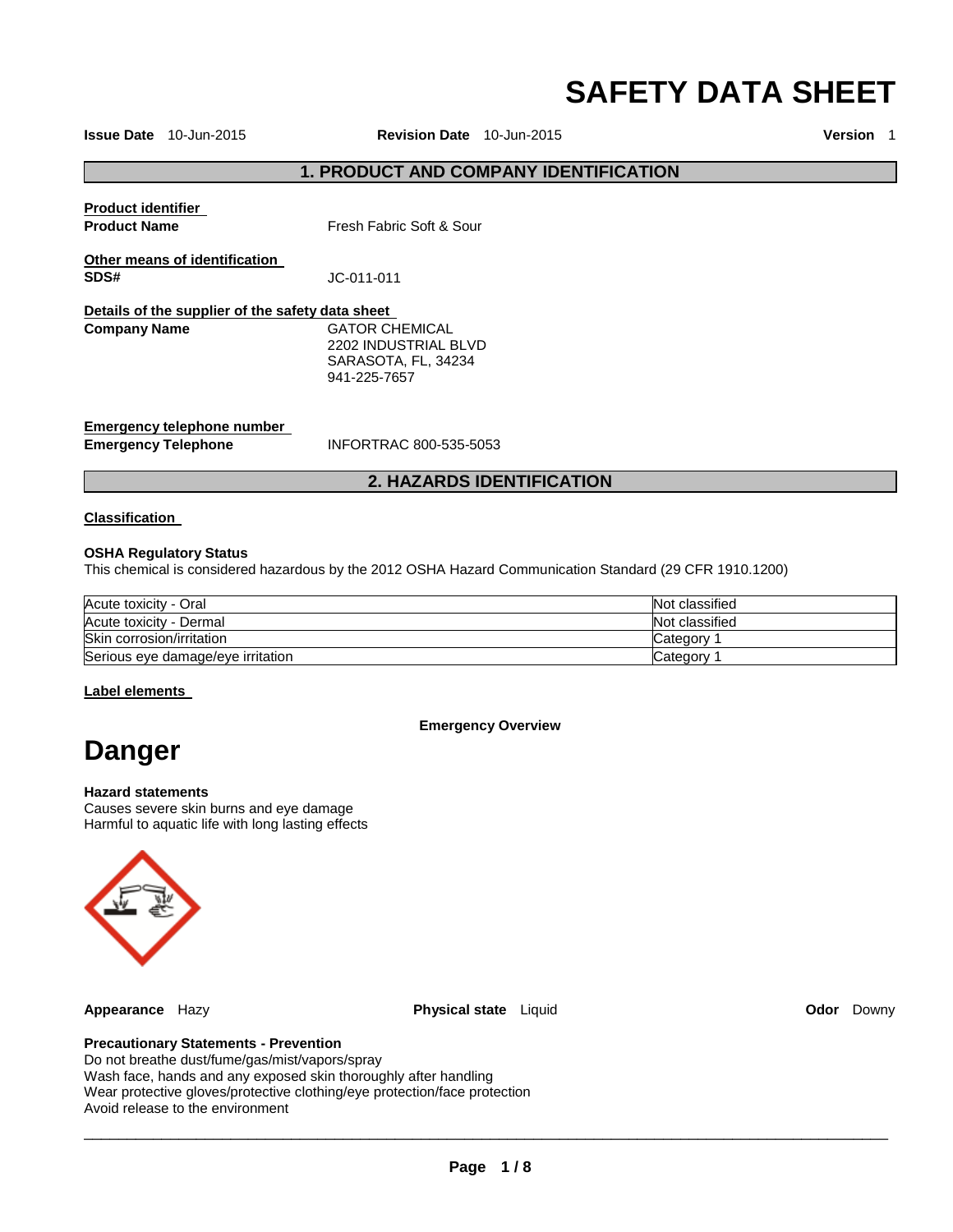#### **Precautionary Statements - Response**

IF exposed or concerned: Get medical advice/attention IF IN EYES: Rinse cautiously with water for several minutes. Remove contact lenses, if present and easy to do. Continue rinsing Immediately call a POISON CENTER or doctor/physician IF ON SKIN (or hair): Remove/Take off immediately all contaminated clothing. Rinse skin with water/shower Wash contaminated clothing before reuse IF INHALED: Remove victim to fresh air and keep at rest in a position comfortable for breathing Immediately call a POISON CENTER or doctor/physician IF SWALLOWED: Rinse mouth. DO NOT induce vomiting

\_\_\_\_\_\_\_\_\_\_\_\_\_\_\_\_\_\_\_\_\_\_\_\_\_\_\_\_\_\_\_\_\_\_\_\_\_\_\_\_\_\_\_\_\_\_\_\_\_\_\_\_\_\_\_\_\_\_\_\_\_\_\_\_\_\_\_\_\_\_\_\_\_\_\_\_\_\_\_\_\_\_\_\_\_\_\_\_\_\_\_\_\_

#### **Precautionary Statements - Storage**

Store locked up

#### **Precautionary Statements - Disposal**

Dispose of contents/container to an approved waste disposal plant

#### **Hazards not otherwise classified (HNOC)**

# **Other Information**<br>Unknown Acute Toxicity

0% of the mixture consists of ingredient(s) of unknown toxicity

# **3. COMPOSITION/INFORMATION ON INGREDIENTS**

| <b>Chemical Name</b> | <b>CAS No.</b> | Weight-% | <b>Trade Secret</b> |
|----------------------|----------------|----------|---------------------|
| Phosphoric Acid      | 7664-38-2      | $3 - 7$  |                     |
| Fluorosilicic Acid   | 16961-83-4     | 1 - C    |                     |
| 2-Propanol           | 67-63-0        | 1 - L    |                     |

\*The exact percentage (concentration) of composition has been withheld as a trade secret.

# **4. FIRST AID MEASURES**

| <b>First aid measures</b>                                   |                                                                                                                                                                                                                                                                                                             |
|-------------------------------------------------------------|-------------------------------------------------------------------------------------------------------------------------------------------------------------------------------------------------------------------------------------------------------------------------------------------------------------|
| <b>General advice</b>                                       | Immediate medical attention is required.                                                                                                                                                                                                                                                                    |
| <b>Skin Contact</b>                                         | Immediate medical attention is required. Wash off immediately with soap and plenty of water<br>while removing all contaminated clothes and shoes.                                                                                                                                                           |
| Eye contact                                                 | Immediate medical attention is required. Rinse immediately with plenty of water, also under<br>the eyelids, for at least 15 minutes. Keep eye wide open while rinsing. Do not rub affected<br>area.                                                                                                         |
| <b>Inhalation</b>                                           | Remove to fresh air. Call a physician or poison control center immediately. If not breathing,<br>give artificial respiration. If breathing is difficult, give oxygen.                                                                                                                                       |
| Ingestion                                                   | Immediate medical attention is required. Do NOT induce vomiting. Drink plenty of water.<br>Never give anything by mouth to an unconscious person. Remove from exposure, lie down.<br>Clean mouth with water and drink afterwards plenty of water. Call a physician or poison<br>control center immediately. |
| Self-protection of the first aider                          | Use personal protective equipment as required. Avoid contact with skin, eyes or clothing.                                                                                                                                                                                                                   |
| Most important symptoms and effects, both acute and delayed |                                                                                                                                                                                                                                                                                                             |
| <b>Symptoms</b>                                             | Any additional important symptoms and effects are described in Section 11: Toxicology<br>Information.                                                                                                                                                                                                       |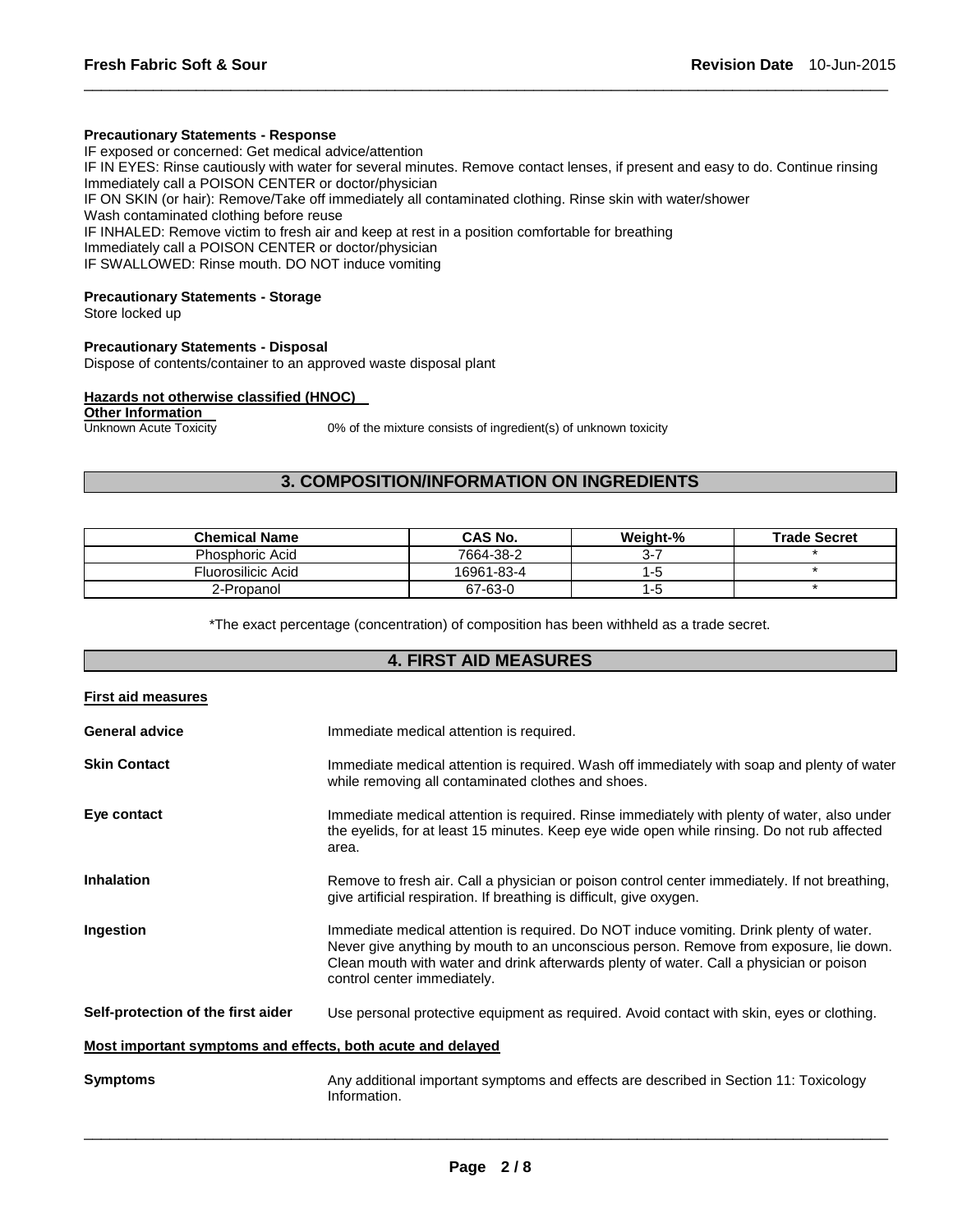#### **Indication of any immediate medical attention and special treatment needed**

**Note to physicians** Product is a corrosive material. Use of gastric lavage or emesis is contraindicated. Possible perforation of stomach or esophagus should be investigated. Do not give chemical antidotes. Asphyxia from glottal edema may occur. Marked decrease in blood pressure may occur with moist rales, frothy sputum, and high pulse pressure. Treat symptomatically.

# **5. FIRE-FIGHTING MEASURES**

\_\_\_\_\_\_\_\_\_\_\_\_\_\_\_\_\_\_\_\_\_\_\_\_\_\_\_\_\_\_\_\_\_\_\_\_\_\_\_\_\_\_\_\_\_\_\_\_\_\_\_\_\_\_\_\_\_\_\_\_\_\_\_\_\_\_\_\_\_\_\_\_\_\_\_\_\_\_\_\_\_\_\_\_\_\_\_\_\_\_\_\_\_

#### **Suitable extinguishing media**

Use extinguishing measures that are appropriate to local circumstances and the surrounding environment.

**Unsuitable extinguishing media** Caution: Use of water spray when fighting fire may be inefficient.

#### **Specific hazards arising from the chemical**

The product causes burns of eyes, skin and mucous membranes. Thermal decomposition can lead to release of irritating and toxic gases and vapors. In the event of fire and/or explosion do not breathe fumes.

### **Explosion data Sensitivity to Mechanical Impact** None. **Sensitivity to Static Discharge** None.

#### **Protective equipment and precautions for firefighters**

As in any fire, wear self-contained breathing apparatus pressure-demand, MSHA/NIOSH (approved or equivalent) and full protective gear.

### **6. ACCIDENTAL RELEASE MEASURES**

#### **Personal precautions, protective equipment and emergency procedures**

| <b>Personal precautions</b>                          | Evacuate personnel to safe areas. Use personal protective equipment as required. Avoid<br>contact with skin, eyes or clothing. Keep people away from and upwind of spill/leak.                                                                                                                              |  |
|------------------------------------------------------|-------------------------------------------------------------------------------------------------------------------------------------------------------------------------------------------------------------------------------------------------------------------------------------------------------------|--|
| <b>Environmental precautions</b>                     |                                                                                                                                                                                                                                                                                                             |  |
| <b>Environmental precautions</b>                     | Do not allow into any sewer, on the ground or into any body of water. Should not be released<br>into the environment. Prevent further leakage or spillage if safe to do so. Prevent product<br>from entering drains.                                                                                        |  |
| Methods and material for containment and cleaning up |                                                                                                                                                                                                                                                                                                             |  |
| <b>Methods for containment</b>                       | Prevent further leakage or spillage if safe to do so.                                                                                                                                                                                                                                                       |  |
| Methods for cleaning up                              | Dike far ahead of liquid spill for later disposal. Soak up with inert absorbent material. Take up<br>mechanically, placing in appropriate containers for disposal. Clean contaminated surface<br>thoroughly. Prevent product from entering drains. Dam up. After cleaning, flush away traces<br>with water. |  |

# **7. HANDLING AND STORAGE**

#### **Precautions for safe handling**

**Advice on safe handling** Use personal protective equipment as required. Avoid contact with skin, eyes or clothing. Ensure adequate ventilation, especially in confined areas. In case of insufficient ventilation, wear suitable respiratory equipment. Use only with adequate ventilation and in closed systems.

#### **Conditions for safe storage, including any incompatibilities**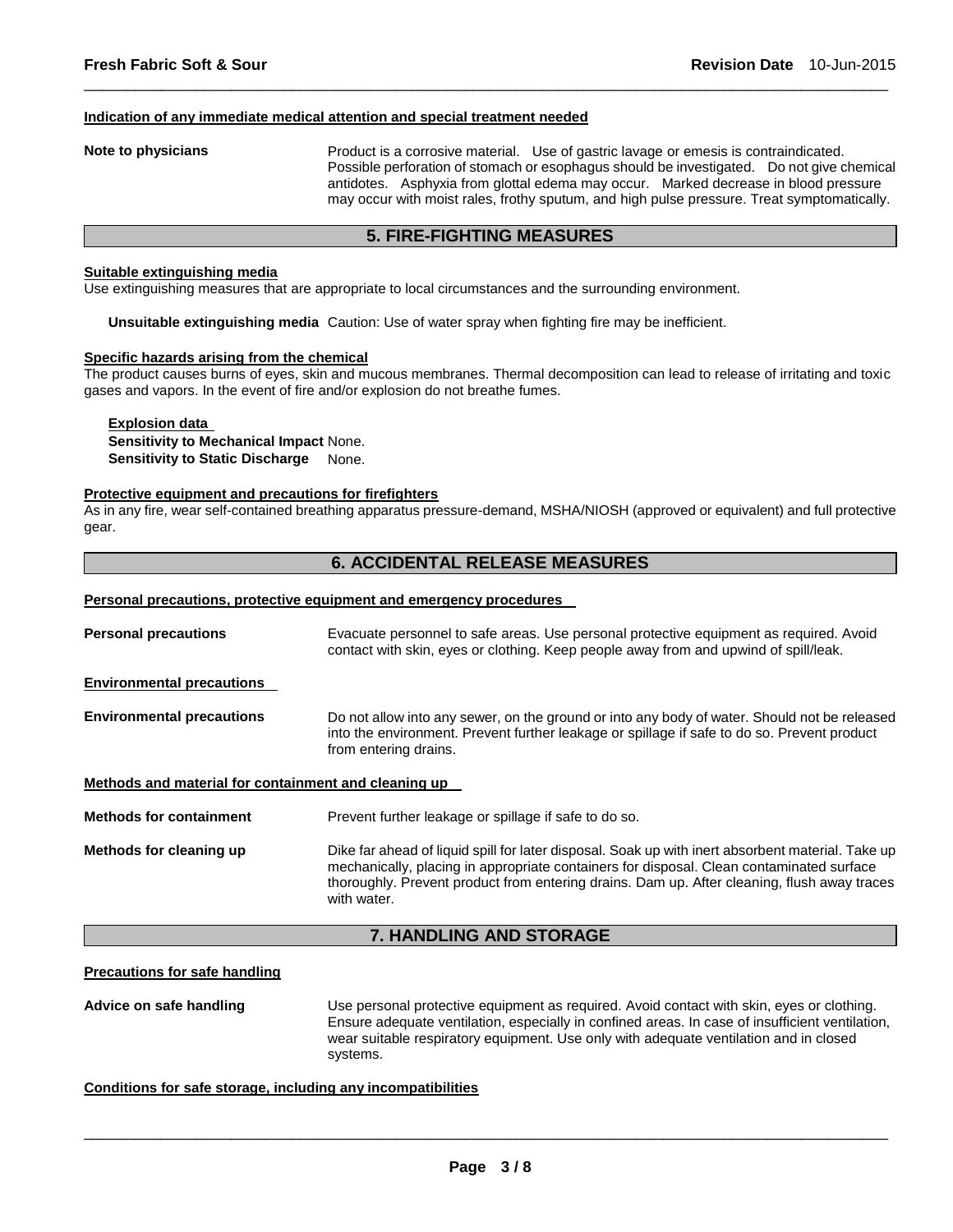**Storage Conditions** Keep container tightly closed in a dry and well-ventilated place. Keep out of the reach of children. Keep containers tightly closed in a dry, cool and well-ventilated place. Keep in properly labeled containers.

**Incompatible materials** Incompatible with strong acids and bases. Incompatible with oxidizing agents.

# **8. EXPOSURE CONTROLS/PERSONAL PROTECTION**

\_\_\_\_\_\_\_\_\_\_\_\_\_\_\_\_\_\_\_\_\_\_\_\_\_\_\_\_\_\_\_\_\_\_\_\_\_\_\_\_\_\_\_\_\_\_\_\_\_\_\_\_\_\_\_\_\_\_\_\_\_\_\_\_\_\_\_\_\_\_\_\_\_\_\_\_\_\_\_\_\_\_\_\_\_\_\_\_\_\_\_\_\_

# **Control parameters**

| <b>Exposure Guidelines</b>              | Exposure guidelines noted for ingredient(s). |                                                                                                                                                             |                                                                                                                      |  |
|-----------------------------------------|----------------------------------------------|-------------------------------------------------------------------------------------------------------------------------------------------------------------|----------------------------------------------------------------------------------------------------------------------|--|
| <b>Chemical Name</b>                    | <b>ACGIH TLV</b>                             | <b>OSHA PEL</b>                                                                                                                                             | <b>NIOSH IDLH</b>                                                                                                    |  |
| Phosphoric Acid<br>7664-38-2            | STEL: $3 \text{ mg/m}^3$<br>TWA: 1 $mg/m3$   | TWA: 1 mg/m <sup>3</sup><br>(vacated) TWA: 1 mg/m $3$<br>(vacated) STEL: 3 mg/m <sup>3</sup>                                                                | IDLH: 1000 mg/m <sup>3</sup><br>TWA: 1 mg/ $m^3$<br>STEL: $3 \text{ mq/m}^3$                                         |  |
| <b>Fluorosilicic Acid</b><br>16961-83-4 | TWA: 2.5 mg/m <sup>3</sup> F                 | TWA: 2.5 mg/m <sup>3</sup> F<br>TWA: $2.5 \text{ mg/m}^3$ dust<br>(vacated) TWA: 2.5 mg/m <sup>3</sup>                                                      | TWA: 2.5 mg/m <sup>3</sup> $\,$ F                                                                                    |  |
| 2-Propanol<br>67-63-0                   | STEL: 400 ppm<br>TWA: 200 ppm                | TWA: 400 ppm<br>TWA: 980 mg/m $3$<br>(vacated) TWA: 400 ppm<br>(vacated) TWA: 980 mg/m $3$<br>(vacated) STEL: 500 ppm<br>(vacated) STEL: 1225 mg/m ${}^{3}$ | <b>IDLH: 2000 ppm</b><br>TWA: 400 ppm<br>TWA: 980 mg/m <sup>3</sup><br>STEL: 500 ppm<br>STEL: 1225 mg/m <sup>3</sup> |  |

*NIOSH IDLH Immediately Dangerous to Life or Health* 

**Other Information** Vacated limits revoked by the Court of Appeals decision in AFL-CIO v. OSHA, 965 F.2d 962 (11th Cir., 1992).

#### **Appropriate engineering controls**

| <b>Engineering Controls</b>   | Showers, Eyewash stations & Ventilation systems.                                                                                                                                                                                                                                                                                                                                                                                                     |  |
|-------------------------------|------------------------------------------------------------------------------------------------------------------------------------------------------------------------------------------------------------------------------------------------------------------------------------------------------------------------------------------------------------------------------------------------------------------------------------------------------|--|
|                               | Individual protection measures, such as personal protective equipment                                                                                                                                                                                                                                                                                                                                                                                |  |
| Eye/face protection           | Wear safety glasses with side shields (or goggles). Wear a face shield if splashing hazard<br>exists.                                                                                                                                                                                                                                                                                                                                                |  |
| Skin and body protection      | Wear impervious protective clothing, including boots, gloves, lab coat, apron or coveralls, as<br>appropriate, to prevent skin contact.                                                                                                                                                                                                                                                                                                              |  |
| <b>Respiratory protection</b> | If exposure limits are exceeded or irritation is experienced, NIOSH/MSHA approved<br>respiratory protection should be worn. Positive-pressure supplied air respirators may be<br>required for high airborne contaminant concentrations. Respiratory protection must be<br>provided in accordance with current local regulations.                                                                                                                     |  |
| <b>General Hygiene</b>        | Avoid contact with skin, eyes or clothing. Wear suitable gloves and eye/face protection.<br>When using do not eat, drink or smoke. Wash contaminated clothing before reuse. Keep<br>away from food, drink and animal feeding stuffs. Contaminated work clothing should not be<br>allowed out of the workplace. Regular cleaning of equipment, work area and clothing is<br>recommended. Take off all contaminated clothing and wash it before reuse. |  |

# **9. PHYSICAL AND CHEMICAL PROPERTIES**

# **Information on basic physical and chemical properties**

| <b>Physical state</b><br>Appearance | Liquid<br>Hazy           |
|-------------------------------------|--------------------------|
| Color                               | Green                    |
| Odor                                | Downy                    |
| Odor threshold                      | No Information available |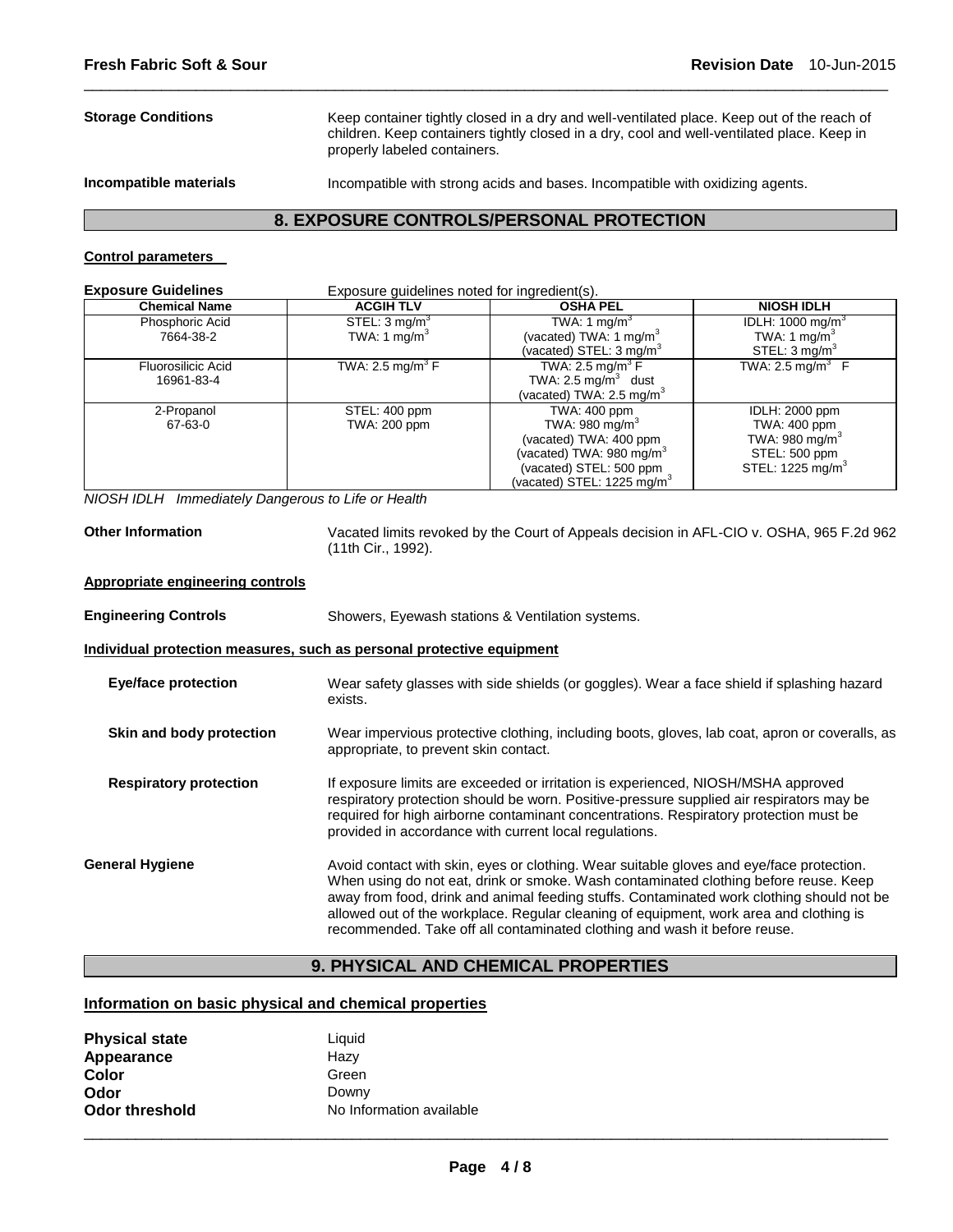| <b>Property</b>                     | Values                     | <b>Remarks</b> | ∙ Method |
|-------------------------------------|----------------------------|----------------|----------|
| рH                                  | -2                         |                |          |
| <b>Specific Gravity</b>             | 1.06                       |                |          |
| Viscosity                           | No Information available   |                |          |
| <b>Melting point/freezing point</b> | No Information available   |                |          |
| <b>Flash point</b>                  | Above 200°F                |                |          |
| Boiling point / boiling range       | $>= 212 °F (at 760 mm Hg)$ |                |          |
| <b>Evaporation rate</b>             | No Information available   |                |          |
| Flammability (solid, gas)           |                            |                |          |
| <b>Flammability Limits in Air</b>   |                            |                |          |
| Upper flammability limit:           | No Information available   |                |          |
| Lower flammability limit:           | No Information available   |                |          |
| Vapor pressure                      | No Information available   |                |          |
| Vapor density                       | No Information available   |                |          |
| <b>Water solubility</b>             | Complete                   |                |          |
| <b>Partition coefficient</b>        | No Information available   |                |          |
| <b>Autoignition temperature</b>     | No Information available   |                |          |
| Decomposition temperature           | No Information available   |                |          |
| <b>Other Information</b>            |                            |                |          |

| <b>Density Lbs/Gal</b> | 8.84 |
|------------------------|------|
| VOC Content (%)        | 1.28 |

# **10. STABILITY AND REACTIVITY**

\_\_\_\_\_\_\_\_\_\_\_\_\_\_\_\_\_\_\_\_\_\_\_\_\_\_\_\_\_\_\_\_\_\_\_\_\_\_\_\_\_\_\_\_\_\_\_\_\_\_\_\_\_\_\_\_\_\_\_\_\_\_\_\_\_\_\_\_\_\_\_\_\_\_\_\_\_\_\_\_\_\_\_\_\_\_\_\_\_\_\_\_\_

#### **Reactivity**

No data available

# **Chemical stability**

Stable under recommended storage conditions.

#### **Possibility of Hazardous Reactions**

None under normal processing.

#### **Conditions to avoid**

Exposure to air or moisture over prolonged periods.

#### **Incompatible materials**

Incompatible with strong acids and bases. Incompatible with oxidizing agents.

# **Hazardous Decomposition Products**

Thermal decomposition can lead to release of irritating and toxic gases and vapors.

# **11. TOXICOLOGICAL INFORMATION**

### **Information on likely routes of exposure**

#### **Product Information**

| <b>Inhalation</b>   | No data available. Avoid breathing vapors or mists.                                          |
|---------------------|----------------------------------------------------------------------------------------------|
| Eye contact         | Avoid contact with eyes. Causes severe eye damage.                                           |
| <b>Skin Contact</b> | Avoid contact with skin. Corrosive. Contact with skin may cause severe irritation and burns. |
| Ingestion           | No data available. Do not taste or swallow. Not an expected route of exposure.               |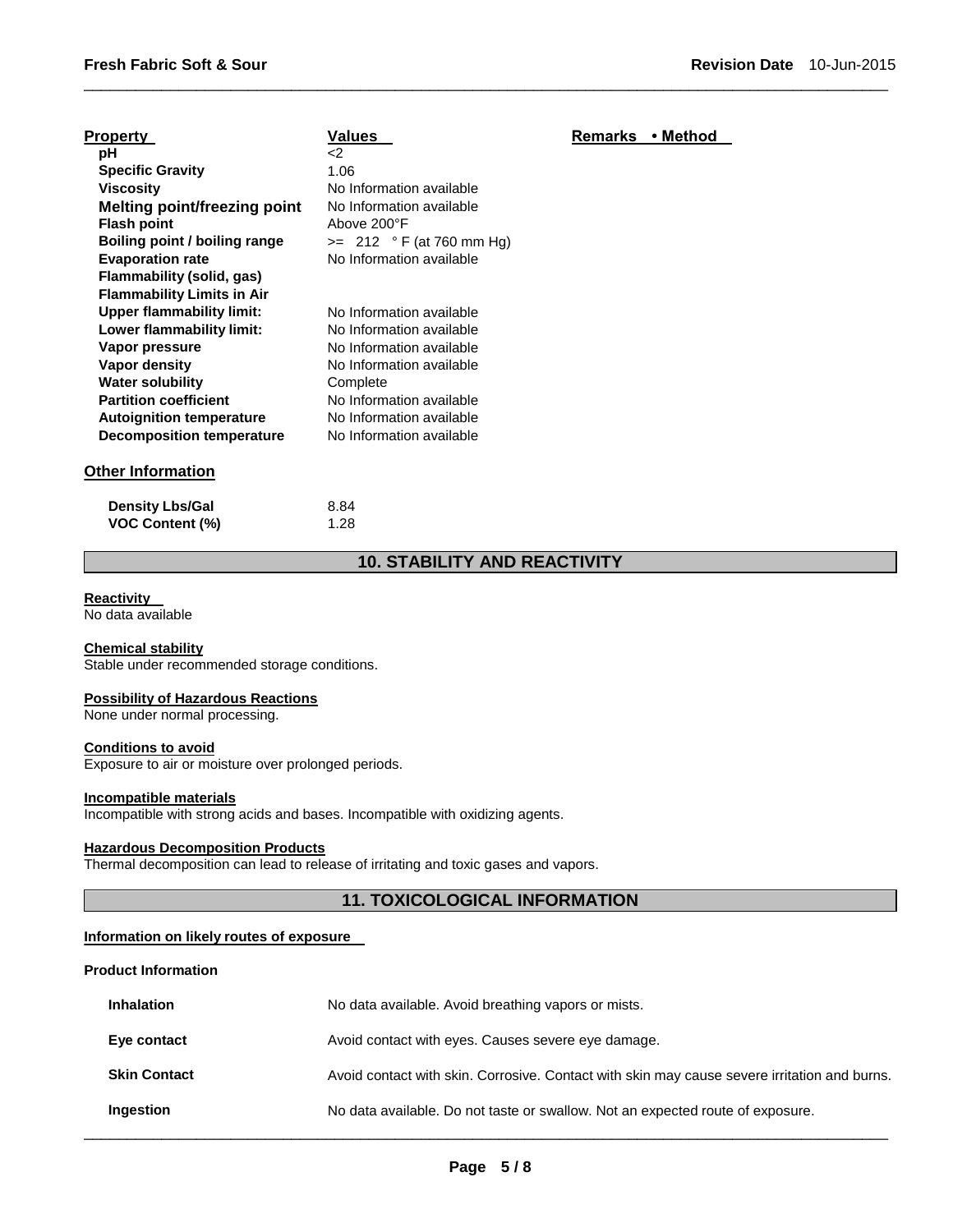| <b>Chemical Name</b>                                                                       | Oral LD50                                                                                                                                       |                                 | <b>Dermal LD50</b> |            | <b>Inhalation LC50</b>                                                                                                                                                                                                                                                                                            |  |  |
|--------------------------------------------------------------------------------------------|-------------------------------------------------------------------------------------------------------------------------------------------------|---------------------------------|--------------------|------------|-------------------------------------------------------------------------------------------------------------------------------------------------------------------------------------------------------------------------------------------------------------------------------------------------------------------|--|--|
| Phosphoric Acid<br>7664-38-2                                                               | $= 1530$ mg/kg                                                                                                                                  | (Rat)                           | = 2740 mg/kg       | (Rabbit)   | $> 850$ mg/m <sup>3</sup> (Rat) 1 h                                                                                                                                                                                                                                                                               |  |  |
| Fluorosilicic Acid<br>16961-83-4                                                           | $= 430$ mg/kg                                                                                                                                   | (Rat)                           |                    |            | $= 1.11$ mg/L (Rat) 1 h                                                                                                                                                                                                                                                                                           |  |  |
| 2-Propanol<br>67-63-0                                                                      | $= 1870$ mg/kg                                                                                                                                  | (Rat)                           | $= 4059$ mg/kg     | (Rabbit)   | $= 72600$ mg/m <sup>3</sup> (Rat) 4 h                                                                                                                                                                                                                                                                             |  |  |
| Information on toxicological effects                                                       |                                                                                                                                                 |                                 |                    |            |                                                                                                                                                                                                                                                                                                                   |  |  |
| <b>Symptoms</b>                                                                            | No Information available.                                                                                                                       |                                 |                    |            |                                                                                                                                                                                                                                                                                                                   |  |  |
| Delayed and immediate effects as well as chronic effects from short and long-term exposure |                                                                                                                                                 |                                 |                    |            |                                                                                                                                                                                                                                                                                                                   |  |  |
| <b>Sensitization</b>                                                                       | No Information available.                                                                                                                       |                                 |                    |            |                                                                                                                                                                                                                                                                                                                   |  |  |
| <b>Germ cell mutagenicity</b>                                                              | No Information available.                                                                                                                       |                                 |                    |            |                                                                                                                                                                                                                                                                                                                   |  |  |
| Carcinogenicity                                                                            |                                                                                                                                                 |                                 |                    |            | The table below indicates whether each agency has listed any ingredient as a carcinogen.                                                                                                                                                                                                                          |  |  |
| <b>Chemical Name</b>                                                                       | <b>ACGIH</b>                                                                                                                                    | <b>IARC</b>                     |                    | <b>NTP</b> | <b>OSHA</b>                                                                                                                                                                                                                                                                                                       |  |  |
| Fluorosilicic Acid<br>16961-83-4                                                           |                                                                                                                                                 | Group 3                         |                    |            |                                                                                                                                                                                                                                                                                                                   |  |  |
| 2-Propanol<br>67-63-0                                                                      |                                                                                                                                                 | Group 3                         |                    |            | X                                                                                                                                                                                                                                                                                                                 |  |  |
| Not classifiable as a human carcinogen<br>$X$ - Present                                    | <b>IARC (International Agency for Research on Cancer)</b><br>OSHA (Occupational Safety and Health Administration of the US Department of Labor) |                                 |                    |            |                                                                                                                                                                                                                                                                                                                   |  |  |
| <b>Reproductive toxicity</b>                                                               | No Information available.                                                                                                                       |                                 |                    |            |                                                                                                                                                                                                                                                                                                                   |  |  |
| <b>STOT - single exposure</b>                                                              |                                                                                                                                                 | No Information available.       |                    |            |                                                                                                                                                                                                                                                                                                                   |  |  |
| <b>STOT - repeated exposure</b>                                                            |                                                                                                                                                 | No Information available.       |                    |            |                                                                                                                                                                                                                                                                                                                   |  |  |
|                                                                                            |                                                                                                                                                 |                                 |                    |            | Chronic exposure to corrosive fumes/gases may cause erosion of the teeth followed by jaw<br>necrosis. Bronchial irritation with chronic cough and frequent attacks of pneumonia are<br>common. Gastrointestinal disturbances may also be seen. Avoid repeated exposure.<br>Possible risk of irreversible effects. |  |  |
| <b>Chronic toxicity</b>                                                                    |                                                                                                                                                 |                                 |                    |            |                                                                                                                                                                                                                                                                                                                   |  |  |
| Target organ effects<br><b>Aspiration hazard</b>                                           | No Information available.                                                                                                                       | EYES, Respiratory system, Skin. |                    |            |                                                                                                                                                                                                                                                                                                                   |  |  |

\_\_\_\_\_\_\_\_\_\_\_\_\_\_\_\_\_\_\_\_\_\_\_\_\_\_\_\_\_\_\_\_\_\_\_\_\_\_\_\_\_\_\_\_\_\_\_\_\_\_\_\_\_\_\_\_\_\_\_\_\_\_\_\_\_\_\_\_\_\_\_\_\_\_\_\_\_\_\_\_\_\_\_\_\_\_\_\_\_\_\_\_\_

# **Numerical measures of toxicity - Product Information**

**Unknown Acute Toxicity** 0% of the mixture consists of ingredient(s) of unknown toxicity

# **12. ECOLOGICAL INFORMATION**

# **Ecotoxicity**

# 5.76% of the mixture consists of components(s) of unknown hazards to the aquatic environment

| <b>Chemical Name</b> | Algae/aquatic plants         | Fish                                                                | Crustacea                                                               |
|----------------------|------------------------------|---------------------------------------------------------------------|-------------------------------------------------------------------------|
| Phosphoric Acid      |                              |                                                                     | 3 - 3.5: 96 h Gambusia affinis mg/L   4.6: 12 h Daphnia magna mg/L EC50 |
| 7664-38-2            |                              | LC50                                                                |                                                                         |
| Fluorosilicic Acid   |                              | 65: 96 h Poecilia reticulata mg/L                                   |                                                                         |
| 16961-83-4           |                              | LC50 static 28.7: 96 h Pimephales                                   |                                                                         |
|                      |                              | promelas mg/L LC50 static                                           |                                                                         |
| 2-Propanol           | 1000: 96 h Desmodesmus       | 9640: 96 h Pimephales promelas                                      | 13299: 48 h Daphnia magna mg/L                                          |
| 67-63-0              |                              | subspicatus mg/L EC50 1000: 72 h mg/L LC50 flow-through 11130: 96 h | EC50                                                                    |
|                      | Desmodesmus subspicatus mg/L | Pimephales promelas mg/L LC50                                       |                                                                         |
|                      | EC50                         | static 1400000: 96 h Lepomis                                        |                                                                         |
|                      |                              | macrochirus µg/L LC50                                               |                                                                         |

# **Persistence and degradability**

No Information available.

### **Bioaccumulation**

No Information available.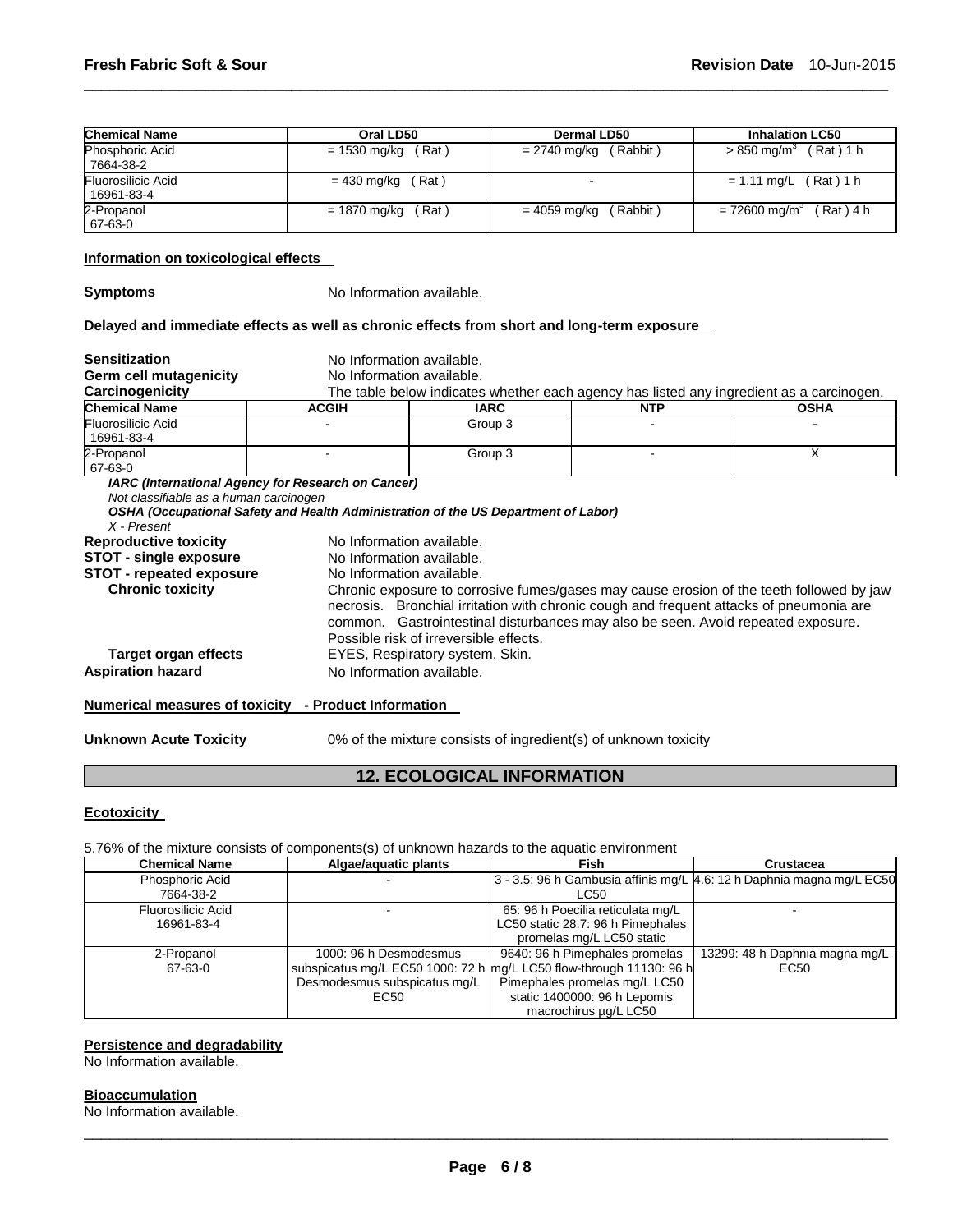| <b>Chemical Name</b> | $-0.01$<br>Partition<br>coefficient |
|----------------------|-------------------------------------|
| 2-Propanol           | 0.05                                |
| 67-63-C              |                                     |

\_\_\_\_\_\_\_\_\_\_\_\_\_\_\_\_\_\_\_\_\_\_\_\_\_\_\_\_\_\_\_\_\_\_\_\_\_\_\_\_\_\_\_\_\_\_\_\_\_\_\_\_\_\_\_\_\_\_\_\_\_\_\_\_\_\_\_\_\_\_\_\_\_\_\_\_\_\_\_\_\_\_\_\_\_\_\_\_\_\_\_\_\_

**Other adverse effects** No Information available

# **13. DISPOSAL CONSIDERATIONS**

#### **Waste treatment methods**

**Disposal of wastes** Disposal should be in accordance with applicable regional, national and local laws and regulations.

**Contaminated packaging Theory Do not reuse container.** 

This product contains one or more substances that are listed with the State of California as a hazardous waste.

| <b>Chemical Name</b>         | <b>California Hazardous Waste Status</b> |  |
|------------------------------|------------------------------------------|--|
| Phosphoric Acid<br>7664-38-2 | Corrosive                                |  |
| Fluorosilicic Acid           | Toxic                                    |  |
| 16961-83-4<br>2-Propanol     | Corrosive<br>Toxic                       |  |
| 67-63-0                      | lgnitable                                |  |

# **14. TRANSPORT INFORMATION**

The basic description below is specific to the container size. This information is provided for at a glance DOT information. Please refer to the container and/or shipping papers for the appropriate shipping description before tendering this material for shipment. For additional information, please contact the distributor listed in section 1 of this SDS.

**DOT** Please see current shipping paper for most up to date shipping information, including exemptions and special circumstances.

# **15. REGULATORY INFORMATION**

| <b>International Inventories</b> |          |
|----------------------------------|----------|
| TSCA                             | Complies |
| <b>DSL/NDSL</b>                  | Complies |

#### **Legend:**

**TSCA** - United States Toxic Substances Control Act Section 8(b) Inventory **DSL/NDSL** - Canadian Domestic Substances List/Non-Domestic Substances List

# **US Federal Regulations**

#### **SARA 313**

Section 313 of Title III of the Superfund Amendments and Reauthorization Act of 1986 (SARA). This product contains a chemical or chemicals which are subject to the reporting requirements of the Act and Title 40 of the Code of Federal Regulations, Part 372

| <b>Chemical Name</b>                  | SARA 313 - Threshold Values % |  |  |
|---------------------------------------|-------------------------------|--|--|
| 2-Propanol - 67-63-0                  | 1.0                           |  |  |
| <b>SARA 311/312 Hazard Categories</b> |                               |  |  |
| Acute health hazard                   | Yes                           |  |  |
| <b>Chronic Health Hazard</b>          | Yes                           |  |  |
| Fire hazard                           | No.                           |  |  |
| Sudden release of pressure hazard     | No                            |  |  |
| <b>Reactive Hazard</b>                | No                            |  |  |